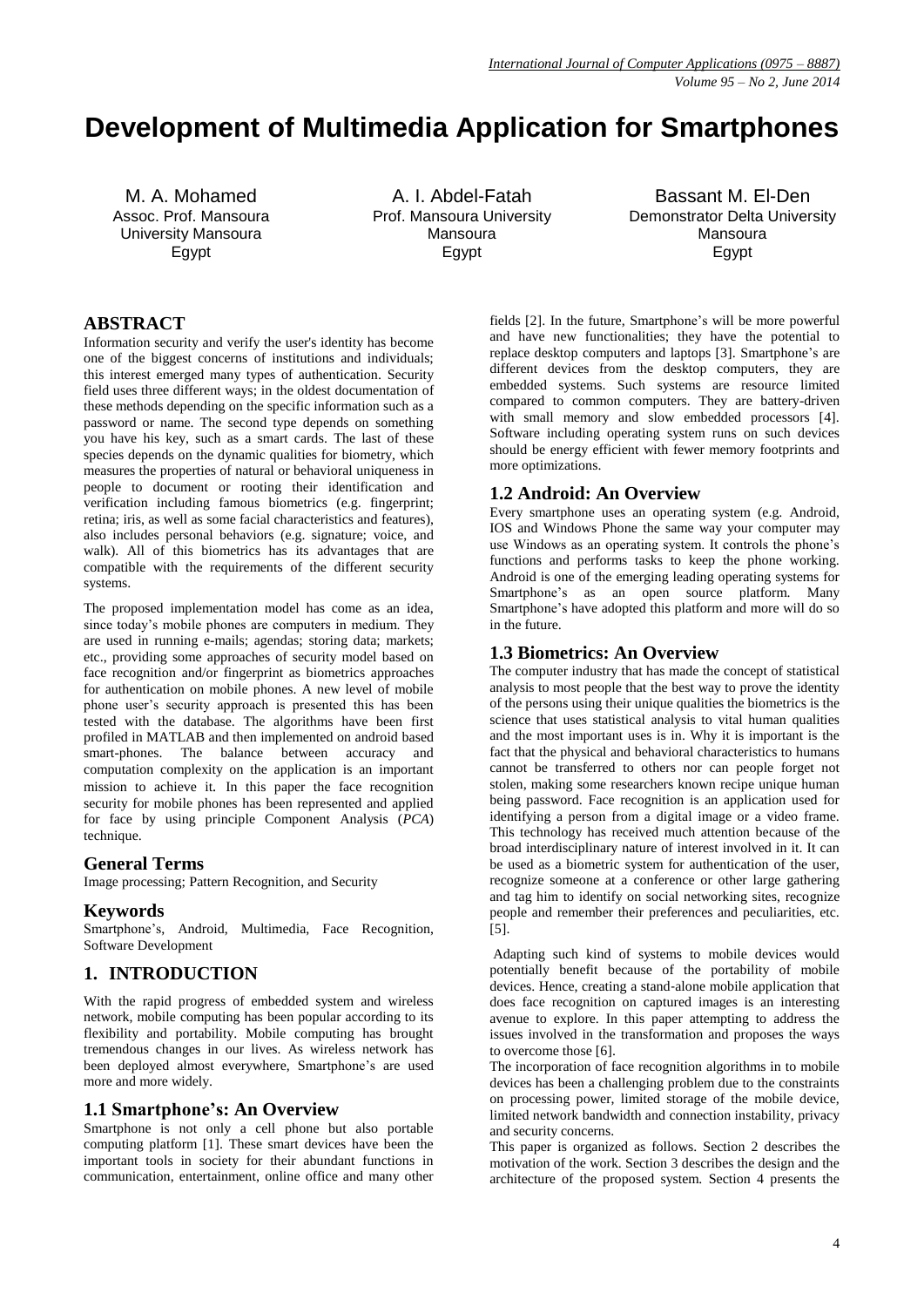environment of implementation development. Section 5 presents the description of dataset. At last, Section 6, 7 and 8 offers the result, conclusions and future work.

## **2. MOTIVATION**

The motivations of this work in general aims implement android based software system to get over the following challenges and problems: (i) the incorporation of face recognition algorithms into smartphone devices has been a challenging problem; (ii) the driving force behind solving this problem is because of the broad interdisciplinary nature of interest in it, and (iii) the processing power and the limited storage of the smartphone devices, limited network bandwidth and connection instability, privacy and security concerns are the difficulties that need to be solved.

# **3. FACE RECOGNITION THE ALGORITHM AND SYSTEM ARCHITECTURE**

Many papers related to the subject of implementation based in the mobile phone face recognition approach were published. Different research related to it was started is in the process of testing in implementation. Different approaches were implemented and described in papers which were researching a face recognition approaches for mobile phones in [7]. The most used are *PCA*, the area of face detection and recognition are very complex subject in the field of computer vision. In any paper that deals with this subject, the very first steps considered are those related to face detection. The overflow of proposed system which discussed in this paper is showing in figure 1.



**Figure 1. The Architecture of the System**

## **3.1 Overview**

Recognizing faces is something that people usually do effortlessly and without much conscious thought, yet it has remained a difficult problem in the area of computer vision, where some 20 years of research is just beginning to yield useful technological solutions. As a biometric technology, automated face recognition has a number of desirable properties that are driving research into practical techniques. The problem of face recognition can be stated as identifying an individual from images of the face' and encompasses a number of variations other than the most familiar application of mug shot identification. One notable aspect of face recognition is the broad interdisciplinary nature of the interest in it within computer recognition and pattern recognition;

biometrics and security; multimedia processing; psychology and neuroscience. It is a field of research notable for the necessity and the richness of interaction between computer scientists and psychologists.

## **3.2 FACE RECOGNITION TECHNIQUES**

The automatic recognition of human faces spans a variety of different technologies. At a highest level, the technologies are best distinguished by the input medium that is used, whether visible light, infra-red [8, 9] or three dimensional data [10] from stereo or other range-finding technologies. Thus far, the field has concentrated on still, visible-light, photographic images, often black and white, though much interest is now beginning to be shown in the recognition of faces in color video. Each input medium that is used for face recognition brings robustness to certain conditions, *e.g.* infra-red face imaging is practically invariant to lighting conditions while three dimensional data in theory is invariant to head pose. Imaging in the visible light spectrum, however, will remain the preeminent domain for research and application of face recognition because of the vast quantity of legacy data and the ubiquity and cheapness of photographic capture equipment [7].

# **3.3 Face Recognition System Based on PCA Technique**

The *Principle Component Analysis* ("*PCA*") is the common and successful techniques which have been used in image recognition and compression. It is a statistical method among many different factors which are applied in analysis. The main goal of *PCA* is to reduce the large dimensionality of data, to the smaller dimensionality of feature space, and this needed to describe data economically. This happens when there is a strong correlation between observed variables.

*The PCA enable us to do: (i)* Prediction; (ii) Redundancy removal; (iii) feature extraction, and (iv) Data compression

#### *Application of face recognition may be applied in*

Many different areas: (i) face identification; (ii) face classification, and (iii) Biometric security

The idea of implementing and using *PCA* for face recognition is to express images in one dimension vector of pixels constructed from two dimension image into the compact principle components of the feature space. Automatic face recognition system tries to find the identity of a given face image according to their memory. The memory is simulated by a training set. The training set consists of the features extracted from known face images of different persons. The task is to find the most similar feature vector among the training set to the feature vectors as a given test images. The feature extraction algorithm which has been used in this case is *PCA* [7-10].

## **4. Development Environment**

System consists of two different parts, the server part and the face recognition part as follows:

- *Mobile Platform*  System is embedded into Samsung Galaxy S4 model of mobile phone and supports JAVA technology and is integrated with JAVA.
- *Android Mobile Technology*  JAVA SDK and Android technology, with DROID emulator.
- *Database*  Small database is developed for testing and evaluation. Database consists of face images.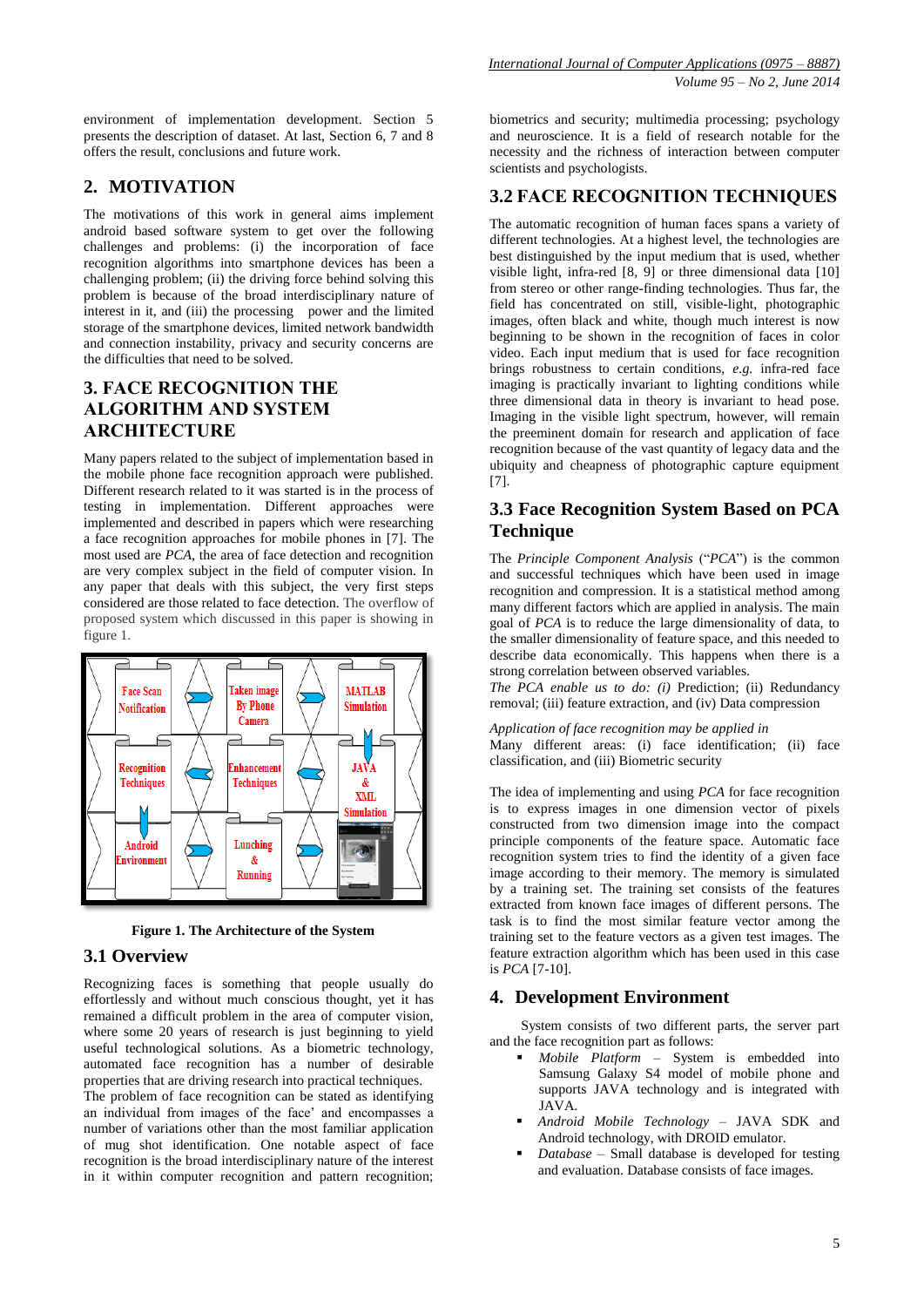*Face Recognition Method* – Face Recognition part is developed using MATLAB and JAVA. It is integrated with the server.

## **5. TRAINING AND TEST SET**

Face 94 database has been used as Database of faces, (formerly 'The ORL Database of Faces'), contains a set of face images taken at the lab Figure 2. Show sample of face database which contains 40 persons, with different pose the files are in PGM format the size of each image is 92*×*112 pixels, with 256 grey levels per pixel. Sample of this database have been prepared for testing on ten cases. This is implemented and tested in MATLAB. For some subjects images are taken from different prospective, varying the lighting, facial expressions as: open/closed eyes, smiling/not smiling; facial details: glasses / no glasses. All of the images are taken against a dark homogeneous background with the subject in an upright frontal position with a tolerance for some side movements.



**Figure 2: Sample of training database**

The database can be retrieved from [11] as a 4.5Mbyte compressed. Determined the Euclidean distance between test images and training image and have found the closest Euclidian distance. A threshold is set such that if the closest distance above the threshold, the test face is considered unrecognized, and if below, is associated with the identity of the closest face.

## **6. IMPLEMENTATION ON DROID**

After profiling and testing the face recognition algorithm in MATLAB, we then implemented the algorithm on the Samsung Galaxy S model of DROID phone. For the implementing of face detection algorithm it is based on a very robust, assumed using the Viola-Jones. It was used to crop a face bitmap out of the picture taken with the phone camera [12-13].

The development of the face recognition algorithm on the Android platform have found more efficient by using Eigenface, and implemented in Android. The Eigenface projection matrices were computed in Matlab for our fixed training set and stored on the Droid external storage.

The steps previously described for Matlab reproduced: preprocessing, mean removal and projection. This approach Execution particularly by stay close to the MATLAB implementation because the same training set eigenvectors was used [14]. A critical challenge was to keep the computation time as small as possible, so that the user experience is the best possible. In order to achieve that goal, first down-sample the high resolution camera pictures by a factor of 8. The computation time is then roughly 64 times smaller than for a full size image. Second, the I/O management was critical. Convert the text files written with Matlab into binary files to store our Eigenface and mean face matrices in an efficient way. Then it was possible to read these values with a Data Input Stream, which is much faster than to read line by line from a text file. For example, the projection took only 0.8 sec with a Data Input Stream, compared to 14 sec with text files [15].

## **7. RESULTS**

An Android app that captured face images was successfully created from the ground up. Furthermore, the face detection algorithm was executed on Android, as well as shown in Figure. [3-6]. after encountering difficulty integrating face Recognition code with the Android platform, the face recognition algorithm was implemented with MATLAB. The separate components of face recognition and face detection worked successfully independently; however, they were not both integrated together on the Android platform. Since the difficulties of implementing face recognition on an Android device, is solved and now a new area of using it as a security feature for the device.

For the accuracy of the experiments, the training set should not overlap the test set. This paper is a prototype developed to test face recognition on mobile phone. Here, an implemented *PCA* algorithm for face recognition on MATLAB side, and have developed the JAVA authentication methods for Android.



**Figure 3: Hint note to the owner of mobile**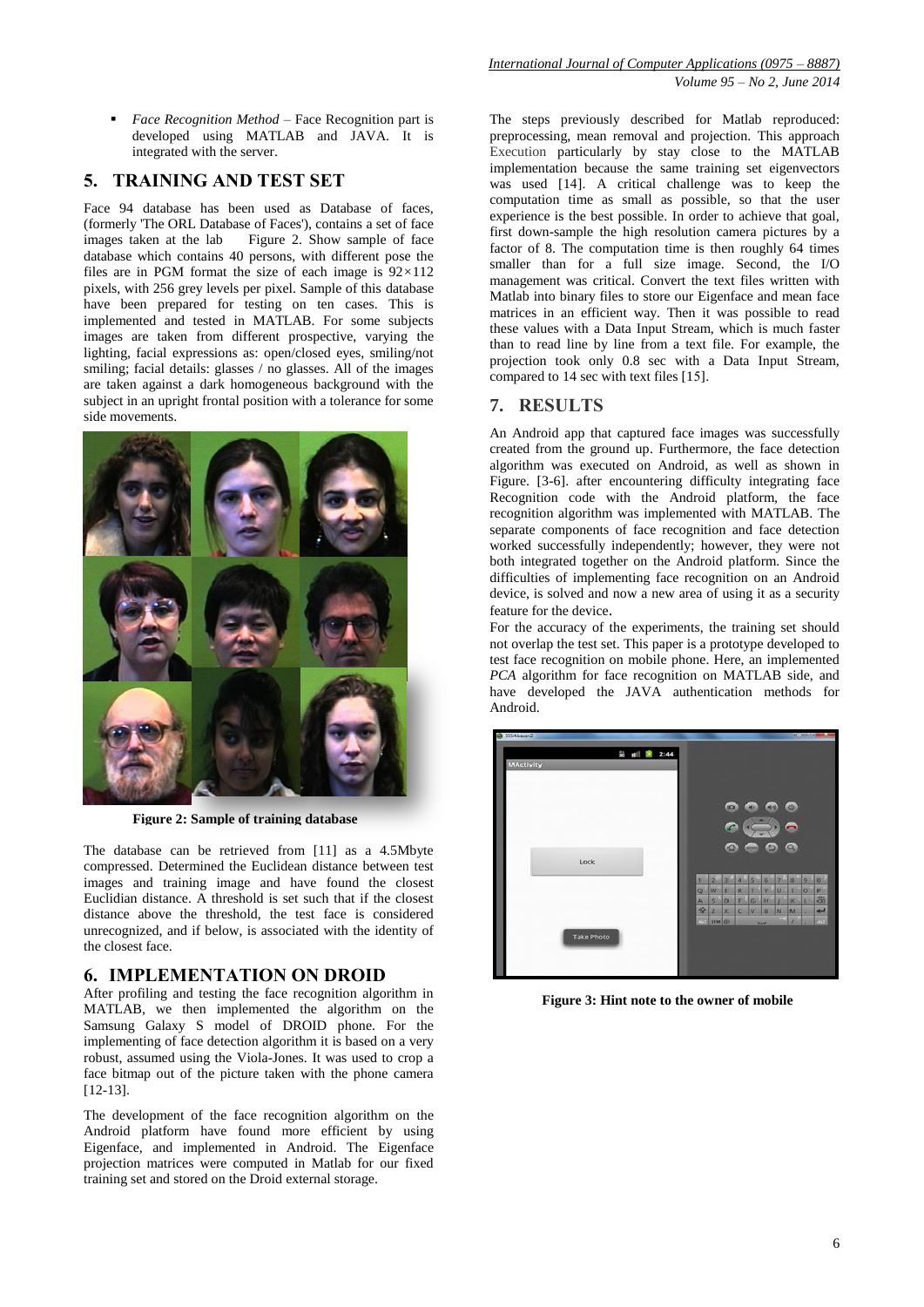

**Figure 4: Hint for the Face Scan Application** 



**Figure 5: Portion of Data base that is stored on mobile memory**



**Figure 6: Recognition process is complete for the owner of mobile** 

## **8. CONCLUSION**

In this paper, examination of how can improve the security of a mobile phone, authentication and implemented it. An extensive and exhaustive work in implementing face recognition with mobile phone authentication and making it work in real time on Android Samsung Galaxy S4 has been done.

## **9. FUTURE WORK**

*PCA* is one of the basic algorithms for face recognition and as the database size increases the computation slows down. There are many more efficient and fast algorithms like neural networks, compressed sensing, etc. which can be modified to be able to implement on mobile phones and achieve real time recognition on huge databases. Also providing the option for online training for large databases is another extension.

Even a significant research has been done; there is still open room for continuing working on this subject. With mobile phones usage, traditional method of user authentication changes and raises important security issues. An open question to future work stays in video and recognition subject in mobile phone security as part of mobile authentication.

#### **10. REFERENCES**

- [1] R. Ballagas, J. Borchers, M. Rohs, J.G.Sheridan, "The smart phone: ubiquitous input device", IEEE Pervasive Computing, vol. 5, issue 1, March 2006, pp. 70-77, doi: 10.1109/MPRV.2006.18.
- [2] V. Loscri, M. Tropea and S. Marano, "Voice and video telephony services in smartphone", EURASIP Journal on Wireless Communications and Networking, vol. 2006, issue 2, 2006, pp. 16-24, doi: 10.1155/WCN/2006/84945.
- [3] L. Tarrataca, A.C. Santos and J.M.P. Cardoso, "The current feasibility of gesture recognition for a smartphone using J2ME", Proc. the 2009 ACM symposium on Applied Computing, 2009, pp. 1642- 1649, doi: 10.1145/1529282.1529652.
- [4] S. Kulkarni and P. Agrawal, "Smartphone driven healthcare system for rural communities in developing countries", Proc. of the 2<sup>nd</sup> International Workshop on Systems and Networking Support for Health Care and Assisted Living Environments, 2008, Article No. 8, doi: 10.1145/1515747.1515758.
- [5] N. Ai, Y. Lu and J. Deogun, "The smart phones of tomorrow", ACM SIGBED Review, vol. 5, issue 1, Article No. 16, Special issue on the RTSS forum on deeply embedded real-time computing, 2008, doi: 10.1145/1366283.1366299.
- [6] Y. Fei, L. Zhong and N.K. Jha, "An Energy-Aware Framework for Dynamic Software Management in Mobile Computing Systems", ACM Transactions on Embedded Computing Systems, Vol. 7, No. 3, Article 27, April 2008, doi: 10.1145/1347375.1347380.
- [7] Sabri M., Nurulhuda I., "Mobile to server face recognition: A System overview," *World Academy of Science, Engineering and Technology,* vol. 69,pp. 767- 771, 2010.
- [8] P. Jonathon Phillips, Patrick J. Rauss, and Sandor Z. Der. FERET (Face Recognition Technology) Recognition Algorithm Development and Test Results. Technical Report ARL–TR–995, Army Research Laboratory, October 1996.
- [9] F. Prokoski. History, Current Status, and Future of Infrared Identification. In Proceedings of IEEE Workshop on Computer Vision Beyond the Visible Spectrum: Methods and Applications, pages 5–14, June 2000. Facial Thermo gram.